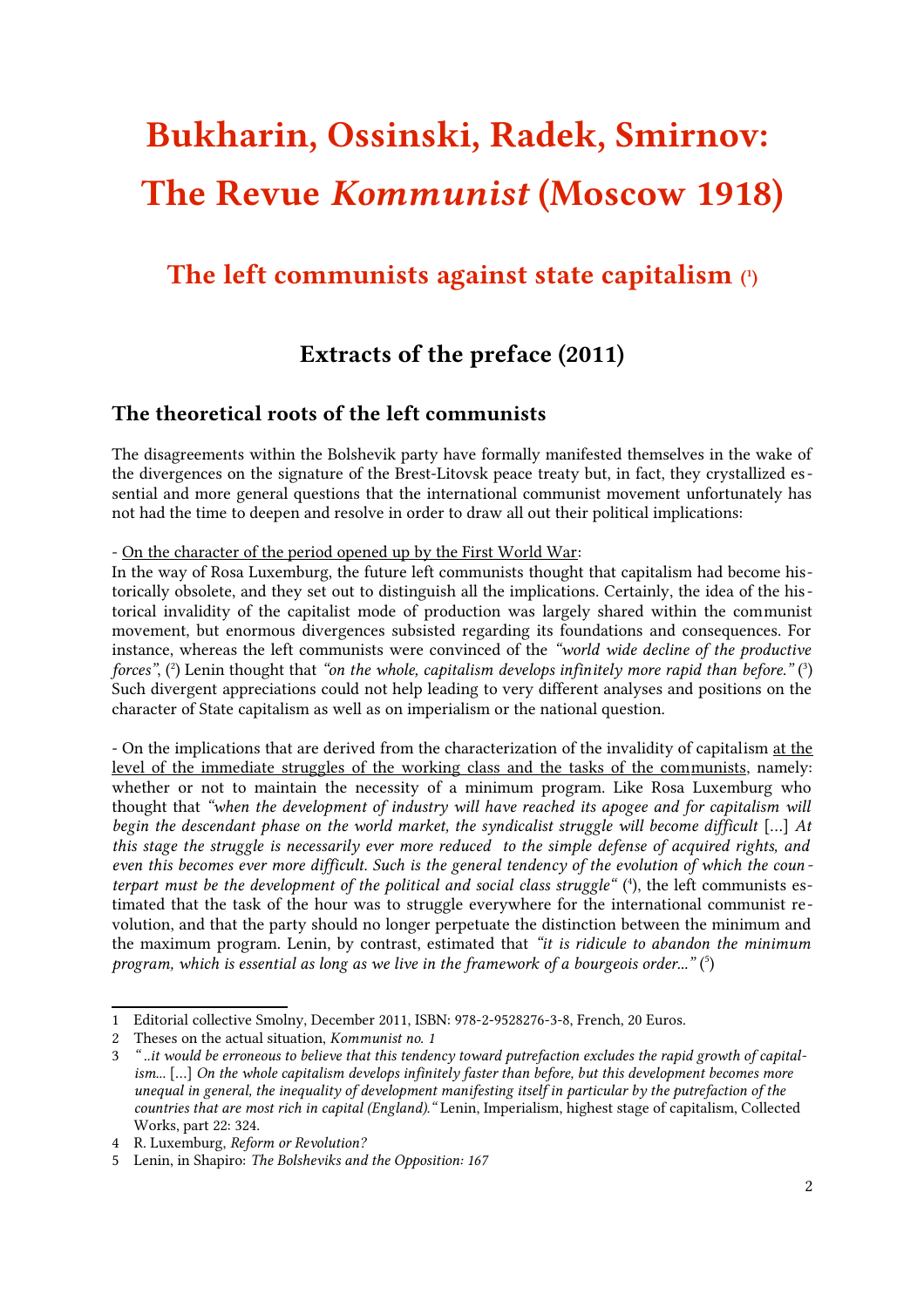- On the implications of this characterization of the capitalist mode of production as an obsolete system regarding the historical necessity to abolish the bourgeois state from top to bottom and to engage on the road of the withering away of the new state that came into being after the seizure of power: before October 1917 Bukharin disagreed with Lenin on this question. Subsequently the latter published his work The State and the Revolution, in which he globally joined the theses that had already been developed by Bukharin. But the divergences on this question came back after the revolution (cf. Infra)

- On the immediate necessity to arrive at the greatest possible homogeneity within the international communist movement: In March 1918 the left communists defended the need to elaborate a unified program in order to constitute an international proletarian party, whereas Lenin considered that this eventuality could not become reality "as long as the proletarian revolution will not have conquered at least one country." (<sup>[6](#page-1-0)</sup>) This appreciation can only surprise those who believe that, for Lenin, the proletarian revolution would already have arrived by the simple fact of the seizure of power in October 1917!

- On the analysis of imperialism and the position on the national question:

In 1915, Piatakov and Bukharin defended theses that were likewise very close to those of Rosa Luxemburg and very far from those defended by Lenin, as they thought that "the slogan of 'self determination of the nations' is utopian before anything else..." and even "harmful because it is a slogan that saws illusions."  $(7)$  $(7)$  $(7)$ 

Many other questions who were equally fundamental were objects of diverging analyses within the international communist movement. Unfortunately, all these debates have not been resolved at the time and have fallen into oblivion, whereas this period belongs to the theoretically most rich ones. ( [8](#page-1-2) ) To this extent, all these fundamental questions that the communist movement has not succeeded to discuss rebound during the first half of the year 1918 in Russia and are put forward by the left fraction of the Bolshevik party in the four editions of the revue Kommunist.

#### The disagreements

As the question of the peace signed at Brest-Litovsk and its consequences has still largely been dealt with, the debates are going to extend themselves to the politics to engage in Russia: the economic measures to take, the reorganization of the Red Army into a traditional army, the future of the unitary organs of the working class, like the soviets or the factory committees, etc. On all those themes the left communists would oppose to the politics of Lenin, who wants to install a State capitalism by substituting "an iron discipline" on the work place for the workers' control that is still being exercised by the workers in the enterprises, by appealing to the old specialists in order to relaunch production and by envisaging agreements with the former proprietors of the big capitalist firms in order to obtain their cooperation: " Our real discords … concern the dividing line between state capitalism and the socialist Commune state. It will not be difficult to show that the present concept to abandon collective decision taking, based on a defiance against the strength of the workers' absolutely contradicts the fine slogan that comrade Lenin put forward yesterday: "To instruct all the kitchen maids in

<span id="page-1-0"></span><sup>6</sup> Ibidem

<span id="page-1-1"></span><sup>7</sup> Piatakov, Bosch, Bukharin: Theses on the right of the nations to self determination, an article published in Kommunist no.1-2, Geneva 1915. This journal with a single issue has to be distinguished from that which appeared in 1918 at Saint Petersburg (ten issues), and subsequently at Moscow (four issues).

<span id="page-1-2"></span><sup>8</sup> In his work on The Bolsheviks and the Opposition (1917 -1922) Shapiro signals the existence of a series of pamphlets published in 1917 who restore the animated debates between Lenin and the Moscow group, many of which would become left communists in 1918. These debates rebounded a year later and following the VIIth party congress. Notably, they appear in two text bundles with regards to the revision of the program of the Bolshevik party, and in two periodicals. Unfortunately, to our knowledge, these documents have never been translated.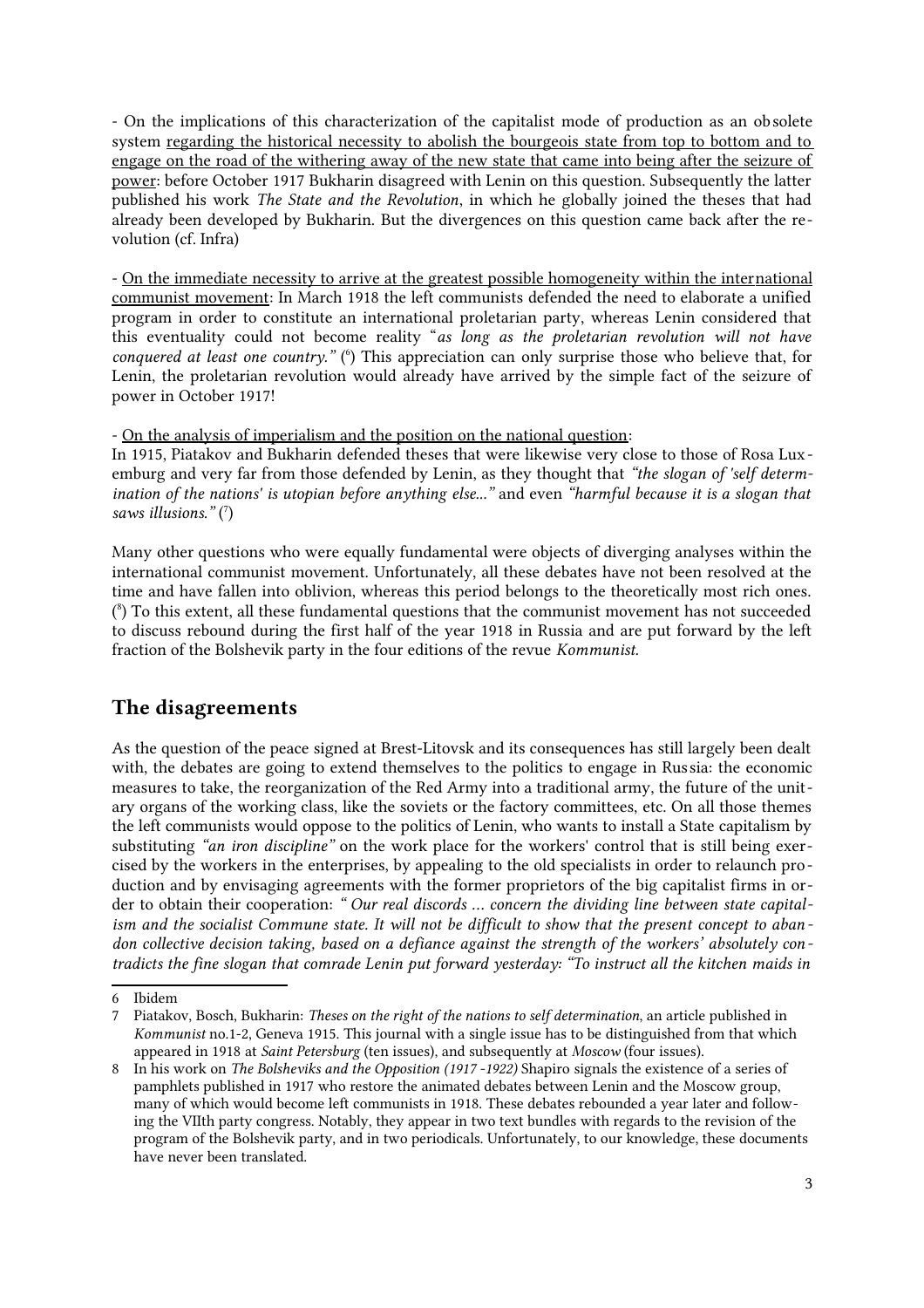leading the state." It will not be difficult to show as well that "the organizers of the trusts" (not the technical staff, but the capitalists as such) have nothing to do with the old slogans to elevate the activ ity of the proletariat."  $(°)$ 

Beyond the question of knowing whether the left communists have been right or wrong in one or another of these issues, what matters is – and the reader will be struck by this the fact that this fraction of the party has had the merit to try to reply by basing themselves on the essential principles that found the socialist character of the revolution (…).

So, on the question of the signature of a separate peace, making an end to the war with Germany (Brest-Litovsk), the left communists maintained and amplified their critiques in face of its lethal consequences, both at the exterior and the interior level. Radek reminded of the profoundly internationalist sense of their positioning: "The European revolution was a question of life or death for the Russian revolution (…) In February 1918 the revolutionary forces in Europe were insufficient to protect the Russian revolution from the violent robbery by German imperialism. But by henceforth ceasing to put its cards on the European revolution the Russian revolution has signed its death warrant. One cannot realize socialism in one country, moreover in a backward country." He judged that with the signing of this separate peace with Germany, the Soviet power ceases to put its cards on the European revolution and at the same occasion signs it death warrant. Therefor, faced with the right-wing policies waged by Lenin and the bolshevik party, saying: " Yes, we have hoped for a European revolution and we still do so. But for the moment it has not taken place. This is why we are obliged to have affairs with the imperialist camps. We are forced to maneuver between them." the left communists reply: "There are very precise limits that cannot be trespassed with regards to the maneuverings that the soviet power envisages to undertake. If it were the bourgeois state or a bourgeois commander maneuvering, it would only have to follow the rules of military art. For him there would be no interdiction. He could conclude alliances with all possible adversaries of his enemy. But we have only one ally, the international proletariat that begins to mobilize its forces. All states between whom we are obliged to maneuver are our class enemies. That is what defines the limits of our manoeuvrings. If to put our cards on the European revolution is not an empty phrase, an icon in front of which one prays in the morning and in the evening, and that does not exercise any influence on our daily activity, then let us not maneuver, if that must weaken the growing forces of the European revolution. The international solidarity of the proletariat is the indispensable condition for the European revolution. Every maneuver that undermines the confidence of the European proletariat in the international proletarian solidarity delays the development of the European revolution and thereby empties the sens of our politics, whose aim is exactly to maintain ourselves until the European revolution, and thus to precipitate the latter."  $(10)$  $(10)$  $(10)$ 

Concerning the character of the power that came out of October 1917, it is true that the left communists did not put into question the leading role of the Bolshevik party and its substitution to the power of the workers' councils – a politics to which they themselves had contributed. Nevertheless, more than the rest of the party, they would defend the necessity for the working class to preserve the organs through which it exercises its self activity. By consequence they are convinced that the politics pursued by the Bolshevik party "favors the decline of the activity of the proletariat and of its consciousness" : " The introduction of discipline at the work place in correlation with the restoration of the capitalist direction of production does not increase labor productivity; by contrast, it reduces the autonomy of the class, the activity and the degree of organization of the proletariat. It threatens to suffocate the working class... […] The bureaucratic centralization of the soviet Republic and the return of bourgeois business plotters and of petty bourgeois, can only favor the decline of the activity of the pro letariat and its class consciousness and, finally, favor the distancing of the party from the workers" […] The form of control by the state of the enterprises will develop in the sens of the bureaucratic centraliz ation and of the reign of commissars of all kinds, toward the suppression of the independence of the loc-

<span id="page-2-0"></span><sup>9</sup> Bukharin, Kommunist no.3

<span id="page-2-1"></span><sup>10</sup> The three quotations in this paragraph are from Radek in Kommunist no.2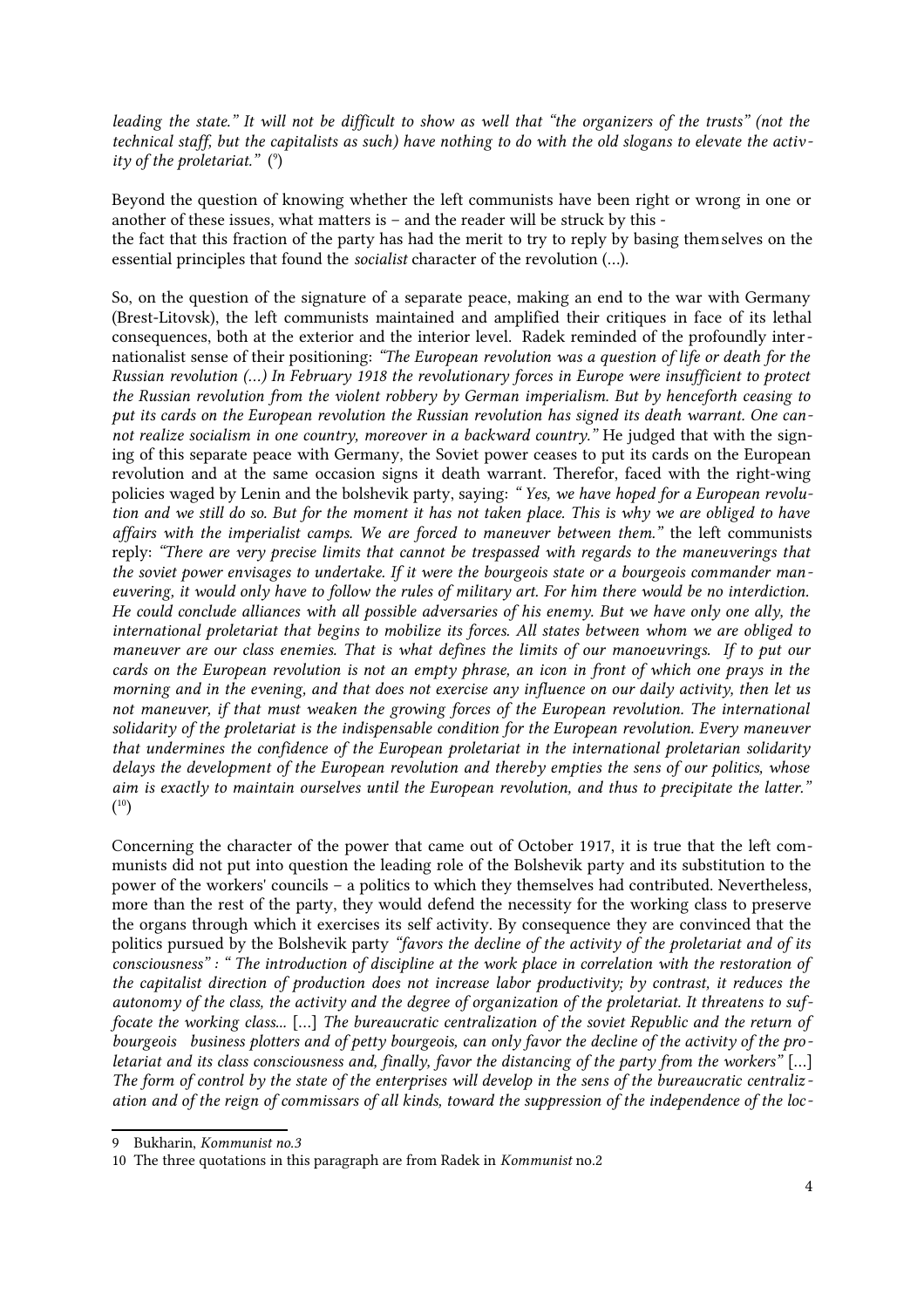al councils and the rejection, in practice, of the principle of "the Commune State administered by the  $base.$ "( $11$ )

Concerning the politics to adopt with regards to the post-revolutionary state, Bukharin proposes to add a clause to the program of the Bolshevik party on the withering away of the State at its VIIth congress in March 1918. Lenin opposes himself against it by arguing that "For the moment we are, without any doubt, partisans of the State [...] One can always ask oneself at what moment the State begins to perish... But by proclaiming this perishing in advance one goes against the historical perspective."  $(1^2)$  Well, thinking that the historical perspective is towards the reinforcement of the State only some months after having edited State and Revolution shows, if any need may be, the existing theoretical lacuna and the terrible pressure of the events on the position of Lenin and the majority of the Bolshevik party.

This question of the attitude towards the post-revolutionary State – the latter's withering away versus its strengthening – determined the politics of agreements with regards to the old bosses. Faced with this politics the left communists replied that: "Instead of passing on from nationalizations to the general socialization of the large industry, the agreements with the 'captains of industry' will lead to the formation of big trusts, directed by them, and encompassing the principal branches of industry who will have the appearance of state enterprises. Such a system of organization of the production provides the social basis for the evolution toward State capitalism and is only a transitory stage to *ward the latter.*"  $^{(13)}$  $^{(13)}$  $^{(13)}$  It is the same with the workers' control: the left communists opposed themselves to the decree of Lenin to abolish it. On the contrary they pleaded for "the autonomous activity of the working class" where "there has to be a conductor of the orchestra, but this has to be the working class itself."  $(14)$  $(14)$  $(14)$ 

The left communists were equally lucid on the "extremely dangerous [consequences] for the cause of the Russian and the international proletariat" of the orientation taken up by the Bolsheviks, an orientation that "weakens the international revolutionary significance of the Soviet power and of the Russian revolution ever more." Their diagnostic is without appeal and particularly premonitory on the future that awaits for the Russian revolution: "The political line thus defined can only strengthen, against Russia, the influence of external and internal counter-revolutionary forces, destroy the revolutionary capacity of the working class and cut off the Russian revolution from the international revolution; it would result in effects that are harmful to the common interests of both."  $(15)$  $(15)$  $(15)$  They even foresaw what would arrive shortly afterward: the compromising and secret agreements with German imperialism during the signing of the Rapallo treaty on April 16, 1922; agreements that permit the German army to reorganize its forces on soviet territory in order to escape from the clauses of the Versailles treaty: "In foreign policies the offensive tactics of openly denouncing imperialism will be replaced by diplomatic dealings of the Russian State with the imperialist powers. The soviet Republic will not only sign trade agreements with them, but will equally be able to forge organic economical and political ties with them by using their military and political support."  $(16)$  $(16)$  $(16)$ 

#### An alternative orientation

Faced with all these critiques, what alternative orientation have the left communists proposed? It is striking to take notice that what guides the reflexion of this fraction of the Bolshevik party was not the contingency of events but, by taking into account reality and by replying concretely to the prob-

<span id="page-3-0"></span><sup>11</sup> Theses on the actual situation, Kommunist no.1.

<span id="page-3-1"></span><sup>12</sup> Lenin, Report on the debates at the VIIth congress, quoted by Schapiro, p. 168.

<span id="page-3-2"></span><sup>13</sup> Theses on the actual situation, Kommunist no.1.

<span id="page-3-3"></span><sup>14</sup> Lenin, Collected Works, part 27 : 494

<span id="page-3-4"></span><sup>15</sup> Theses on the actual situation, Kommunist no.1.

<span id="page-3-5"></span><sup>16</sup> Theses on the actual situation, Kommunist no.1.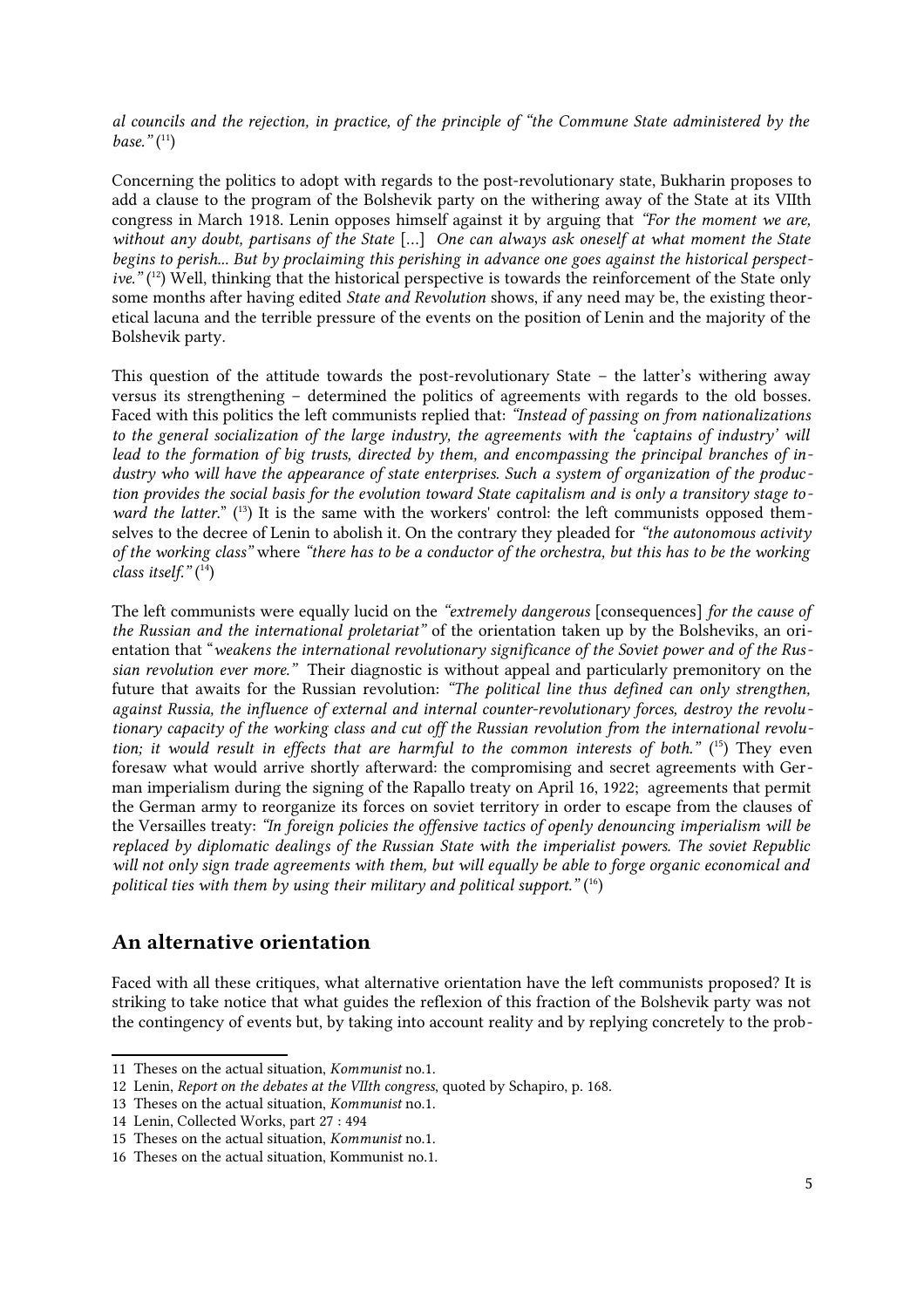lems posed by the revolution, the search for solutions in the framework of the respect to the inherent principles of a socialist revolution: "The proletarian communists consider as essential to take a different political direction. They do not agree with preserving an oasis of workers' councils in the north of Russia by making concessions that transform it into a petty bourgeois State. […] Once the bourgeoisie has been crushed and is no longer capable of waging an open combat, the "military" methods are essentially no longer necessary [...] ... three things are necessary: an internationalist and determined class policy, combining propaganda and international revolutionary action, and a strengthening of organic ties with international socialism (and not with the international bourgeoisie) … […] … the refusal of political and military agreements that would turn the Republic of the soviets into an instrument of imperialist camps. […] The nationalization of the banks has to be combined with the socialization of industrial production and the complete liquidation of the capitalist vestiges and the remnants of feudalism in the relations of production that handicap the big planned organizations. The direction of the enterprises has to be transferred to a mixed body of workers and technical personnel, under control and leadership of the local economic councils. The whole of economic life has to be submitted to the organized control by these councils elected by the workers, without participation of the "qualified elements" but with the participation of the trade unions and of the technical personnel of the enterprises. [...] ...organization of consumer communes, restriction of consumption by the prosperous classes and confiscation of their goods in excess. In the campaigns, organization of the pressure by the poor peasants against the rich, large scale development of socialized agriculture and support for forms of agricultural labor, by the poor peasants, that go in the direction of socialized agriculture. […] Refusal of piecewage and of the augmentation of the working time, which does not make sense under conditions of development of joblessness; by contrast, putting into place of local economic councils and industry stand ard trades unions; and shortening of the working time due to the increase of the number of teams and to the large scale organization of social works. Large independence of the local Councils and rejection of every limitation to their activities by commissars sent by the central power. The soviet power and the party of the proletariat have to look for the autonomy of the class and the large masses; all efforts have to be directed toward its development."  $(^{17})$  $(^{17})$  $(^{17})$ 

This extract as well as the reading of the issues of Kommunist sufficiently show that this fraction of left communists had nothing to do with a purely theoretical opposition but that it translated all its political orientations in practice as well, a translation that became relatively easy as its principal animators occupied high responsibilities and were very to the point of the realities and concrete difficulties that beset the revolution.

#### Retreat in order to better leap forward?

Finally, the idea has often been put forward that the Bolshevik parties' politics of concessions was but a temporary and tactical retreat, waiting for the international revolution. In other words, that the left communists were just utopians incapable to adapt themselves to reality in order to safe guard the essence. The argument is all the stronger as it has been put forward by Lenin himself in order to justify the modifications of his political line, and that the signing of the Brest-Litovsk treaty has not signified a brutal halt to the international revolution, as the left communists feared, as the revolutionary movements in Germany culminated between the end of 1918 and the beginning of 1919, the Hungarian revolution burst out between March and August 1919 and an insurrection developed in Bulgaria in September 1918.

It cannot be contested that Lenin, like the left communists, shared the idea that one had to work for the international revolution. However, the realpolitik of the former – as the left communists called it – does not limit itself to being 'tactical' and 'temporary' but turned more and more into a principle and became definite. Thus, the argument developed by Lenin corresponded ever less to reality and to the principles of a proletarian revolution, but was written on the schema of the bourgeois re-

<span id="page-4-0"></span><sup>17</sup> Theses on the actual situation, Kommunist no.1.